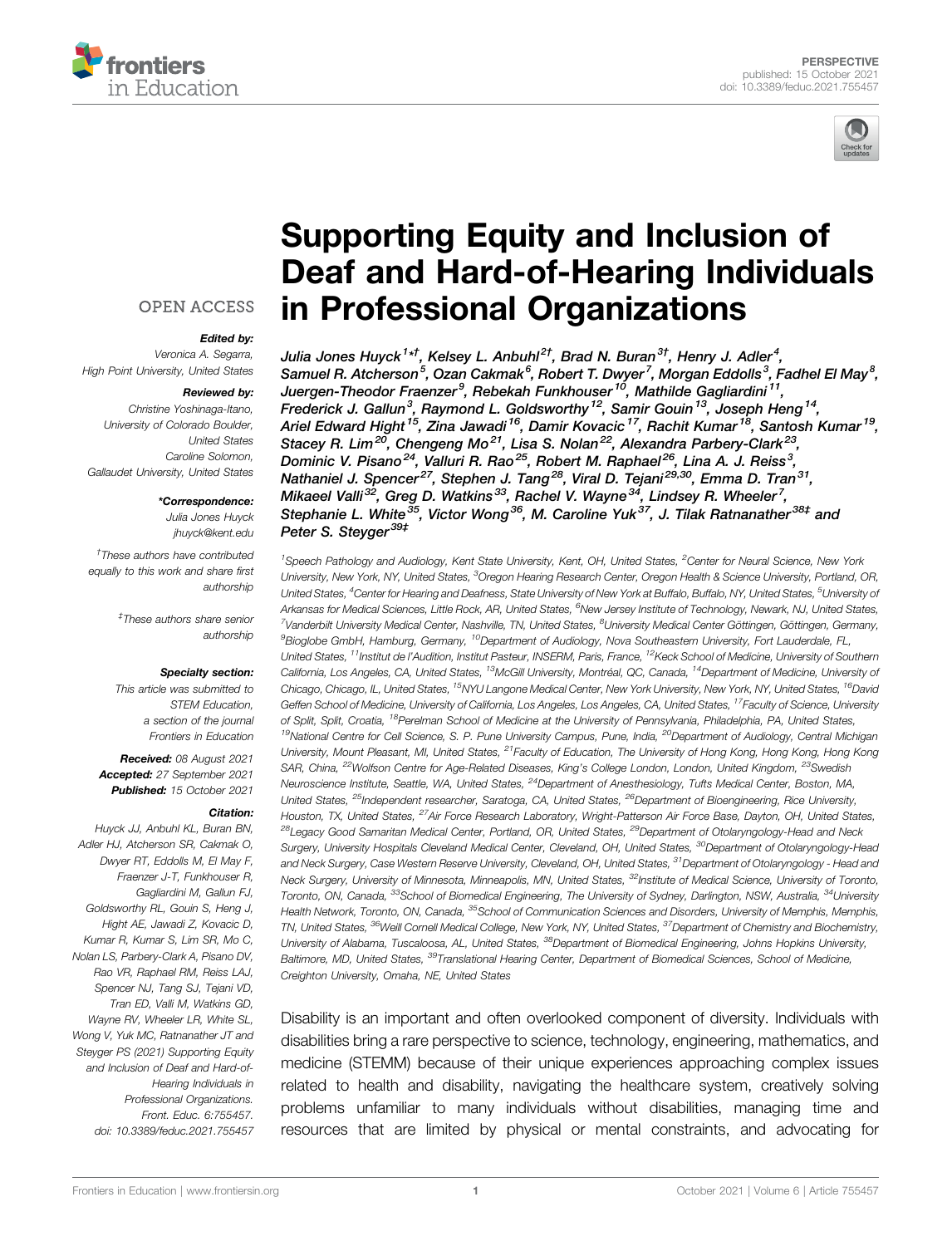themselves and others in the disabled community. Yet, individuals with disabilities are underrepresented in STEMM. Professional organizations can address this underrepresentation by recruiting individuals with disabilities for leadership opportunities, easing financial burdens, providing equal access, fostering peer-mentor groups, and establishing a culture of equity and inclusion spanning all facets of diversity. We are a group of deaf and hard-of-hearing (D/HH) engineers, scientists, and clinicians, most of whom are active in clinical practice and/or auditory research. We have worked within our professional societies to improve access and inclusion for D/HH individuals and others with disabilities. We describe how different models of disability inform our understanding of disability as a form of diversity. We address heterogeneity within disabled communities, including intersectionality between disability and other forms of diversity. We highlight how the Association for Research in Otolaryngology has supported our efforts to reduce ableism and promote access and inclusion for D/HH individuals. We also discuss future directions and challenges. The tools and approaches discussed here can be applied by other professional organizations to include individuals with all forms of diversity in STEMM.

Keywords: Diversity & Inclusion, disability, hearing loss, professional organisations, peer mentoring

# INTRODUCTION

A diverse scientific workforce leads to increased creativity and productivity by introducing a wider range of perspectives, experiences, and skill sets [\(Lindsay et al., 2018](#page-8-0); [Tilghman](#page-9-0) [et al., 2021\)](#page-9-0). Diversity is conventionally considered in terms of race, ethnicity, country of origin, linguistic background, socioeconomic background, gender, and/or sexual orientation. Despite its high prevalence in society, disability is often overlooked as a form of diversity ([Santuzzi and Waltz, 2016](#page-9-1); [Dennissen et al., 2018;](#page-8-1) [Gould et al., 2021\)](#page-8-2). While the importance of cultural and ethnic diversity is widely acknowledged, it is important to consider the contribution that individuals with disabilities can make in science, technology, engineering, mathematics, and medicine (STEMM) ([Bellman et al., 2018\)](#page-8-3). As with other diverse groups, people with disabilities are underrepresented in STEMM [\(National Science Foundation,](#page-8-4) [National Center for Science and Engineering Statistics, 2021](#page-8-4)).

Individuals with disabilities offer a unique perspective drawn from their experiences of living with a disability that can guide novel and innovative scientific progress or improve medical care for people with that particular disability. They frequently have extensive experience navigating healthcare settings as patients, utilizing creativity to overcome accessibility challenges, managing limited time and resources, and advocating for themselves and others with disabilities. This experience translates to valuable attributes such as better communication skills, persistence, empathy, planning, creativity, and adaptability ([Hewlett, 2017](#page-8-5); [Accenture, 2018;](#page-8-6) [Kristjansdottir et al., 2018;](#page-8-7) [Lindsay et al., 2018](#page-8-0); [DeFelice, 2019](#page-8-8); [Kulkarni, 2020](#page-8-9)). Individuals with disabilities often know how to use assistive technology to increase their productivity ([Hatton, 2014](#page-8-10); [Kulkarni, 2020](#page-8-9)), and some types of disability or neurodiversity have common attributes that might be helpful in and of themselves. For example, employees who are

Deaf or hard of hearing (D/HH) may be less distracted by background noise and conversations ([Hatton, 2014\)](#page-8-10). Businesses who actively recruit and support individuals with disabilities often see higher revenue and better employee retention than businesses that do not ([Accenture, 2018;](#page-8-6) [Lindsay et al., 2018\)](#page-8-0).

As defined by the United Nations' [Convention on the Rights of](#page-9-2) [Persons with Disabilities \(2007\)](#page-9-2), "Persons with disabilities include those who have long-term physical, mental, intellectual or sensory impairments in which interaction with various barriers may hinder their full and effective participation in society on an equal basis with others." Scientists with disabilities face several hurdles to equity and inclusion [\(Brown, 2016](#page-8-11); [Brown et al., 2018;](#page-8-12) [Brown and Leigh, 2018](#page-8-13); [Inckle, 2018;](#page-8-14) [De Picker, 2020](#page-8-15)). In the context of STEMM education, disability equity refers to justice in the way that people with disabilities are treated, such that they have the same likelihood for educational and career success as individuals who are not disabled. Disability equity also extends to interpersonal relationships, where individuals with disabilities should be treated with the same respect as individuals who are not disabled. Inclusion of individuals with disabilities means giving them physical, social, and financial access to the same opportunities as individuals without disabilities, often through the use of accommodations. Physical access refers to whether a person with a disability can enter, move around in, and function in a physical space and whether they are able to interact with physical materials (e.g., posters, lab equipment). For D/HH individuals, physical access can be facilitated by using microphones, providing services like captioning, cued language transliteration, or sign language interpretation, and by providing quiet environments for conversations. Social access refers to being able to attend and participate in the informal social interactions (e.g., conversations, dinners, social hours) that can lead to research collaborations, employment, and leadership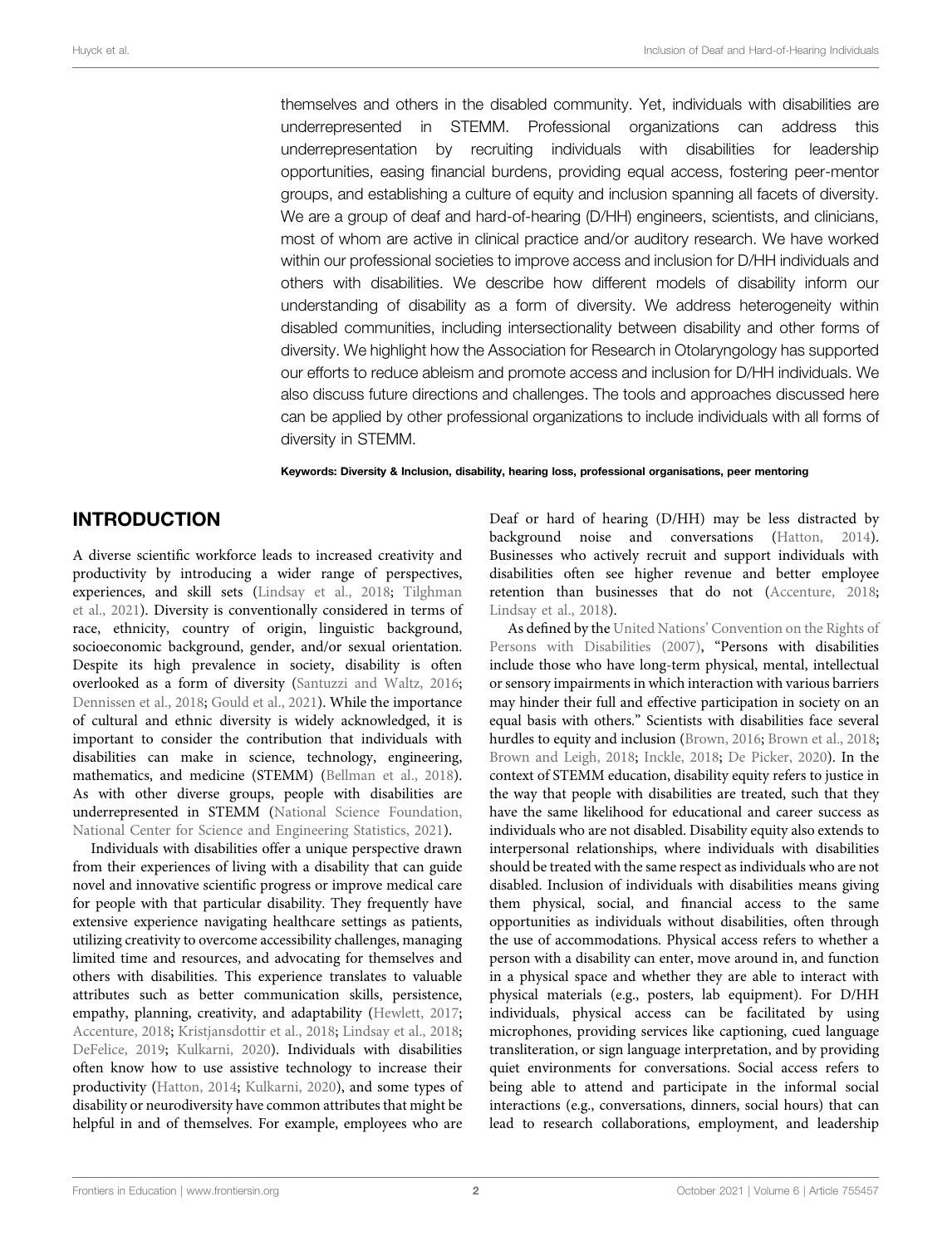

<span id="page-2-0"></span>opportunities. Social access is often a challenge for D/HH individuals who may be unable to hear in noisy conference halls or restaurants, or who may be exhausted from trying to hear at a conference and thus unable to attend evening events. Finally, financial considerations can limit both physical and social access. Many individuals with disabilities expend significant financial resources on health care and assistive technology. For these reasons, they sometimes cannot afford conference registration fees, travel costs, or educational expenses. Many interactions that are critical to career success occur at professional organizations' academic or scientific conferences. Given the key role professional organizations play in nurturing scientists and facilitating career growth for trainees, we believe these organizations can foster diversity by supporting efforts for recruiting and supporting individuals of diverse backgrounds, including those with disabilities. Indeed, there has been recent interest in how scientific conferences can be more inclusive ([Oswald and Ostojic, 2020](#page-9-3); [Tzovara et al., 2021\)](#page-9-4). We propose five pillars (see [Figure 1](#page-2-0)) that organizations can use to better support their diverse members: 1) fostering peer-mentor groups, 2) proactively providing equal access, 3) easing financial burdens, 4) recruiting for leadership positions, and 5) establishing a culture of inclusion and equity. By adopting these pillars, professional organizations can lead by example, familiarizing their members with equitable treatment and inclusion of individuals with disabilities and those from other diverse backgrounds.

We are a group of more than 110 deaf and hard-of-hearing (D/ HH) engineers, scientists, and clinicians, most of whom are active in clinical practice and/or auditory research [\(Adler et al., 2017\)](#page-8-16). Our network was initially formed in 1992 at a professional society meeting for the Association for Research in Otolaryngology (ARO) and has continued to grow based on shared experiences at those meetings and in other STEMM environments. Typically, our group makes up 1% or less of attendees at professional conference meetings. Diversity networks such as ours have the potential to promote equity and inclusion if they directly address systemic inequalities in organizations, in addition to advancing career development and building community [\(Dennissen et al., 2018](#page-8-1)). We have worked with the organizational leadership of various professional societies to implement successful, practical strategies for improving accommodations, raising awareness, and promoting academic, research, and career development opportunities for diverse trainees. We discuss how one organization, ARO, has fostered a more inclusive and equitable environment for researchers with disabilities and provide five guidelines for other scientific or professional organizations to consider.

### MODELS OF DISABILITY

Our peer mentorship network for D/HH individuals endorses a biopsychosocial view of hearing loss (defined below) that incorporates medical and social models of disability. While these disability models are not mutually exclusive, each model has distinct approaches to disability.

Medical models of disability address the physical differences associated with specific diagnoses and focus on preventing, curing, remediating, or accommodating the physical underpinnings of a given disability [\(Pelka, 2012](#page-9-5)). For D/HH individuals, this might involve genetic counseling about hereditary hearing loss, treatments to preserve or restore inner ear function, auditory rehabilitation through the use of hearing devices (e.g., hearing aids, cochlear implants), and promoting the individual use of assistive technology such as remote microphone technology and smartphone apps to provide automatic speech recognition and transcription. As scientists, engineers, and clinicians who study hearing and live with hearing loss, much of our academic labor falls into this category.

Social models of disability assert that some of the issues experienced by individuals with disabilities arise from the presence of societal or environmental barriers [\(Samaha, 2007\)](#page-9-6). For deafness and hearing loss, addressing these barriers might include installing amplification systems that are compatible with hearing aids and cochlear implants, providing real-time captioning for all lectures and meetings by default, and providing interpreting and transliteration services (e.g., sign language interpreters, cued language transliterators, oral transliterators). Proponents of social models of disability often feel the language used to write and talk about disability should use "person-first language" (e.g., researchers with disabilities). This approach is meant to emphasize the personhood of individuals with disabilities and to avoid defining individuals and groups based only on their disability ([Dunn and Andrews, 2015](#page-8-17)).

One type of social model, the diversity model, acknowledges that society and the environment can be inaccessible and exclusionary and also argue that people with disabilities form an important cultural group that contribute to society through their identity as disabled people ([Andrews, 2020](#page-8-18)). This type of model recognizes that disabled people are culturally valuable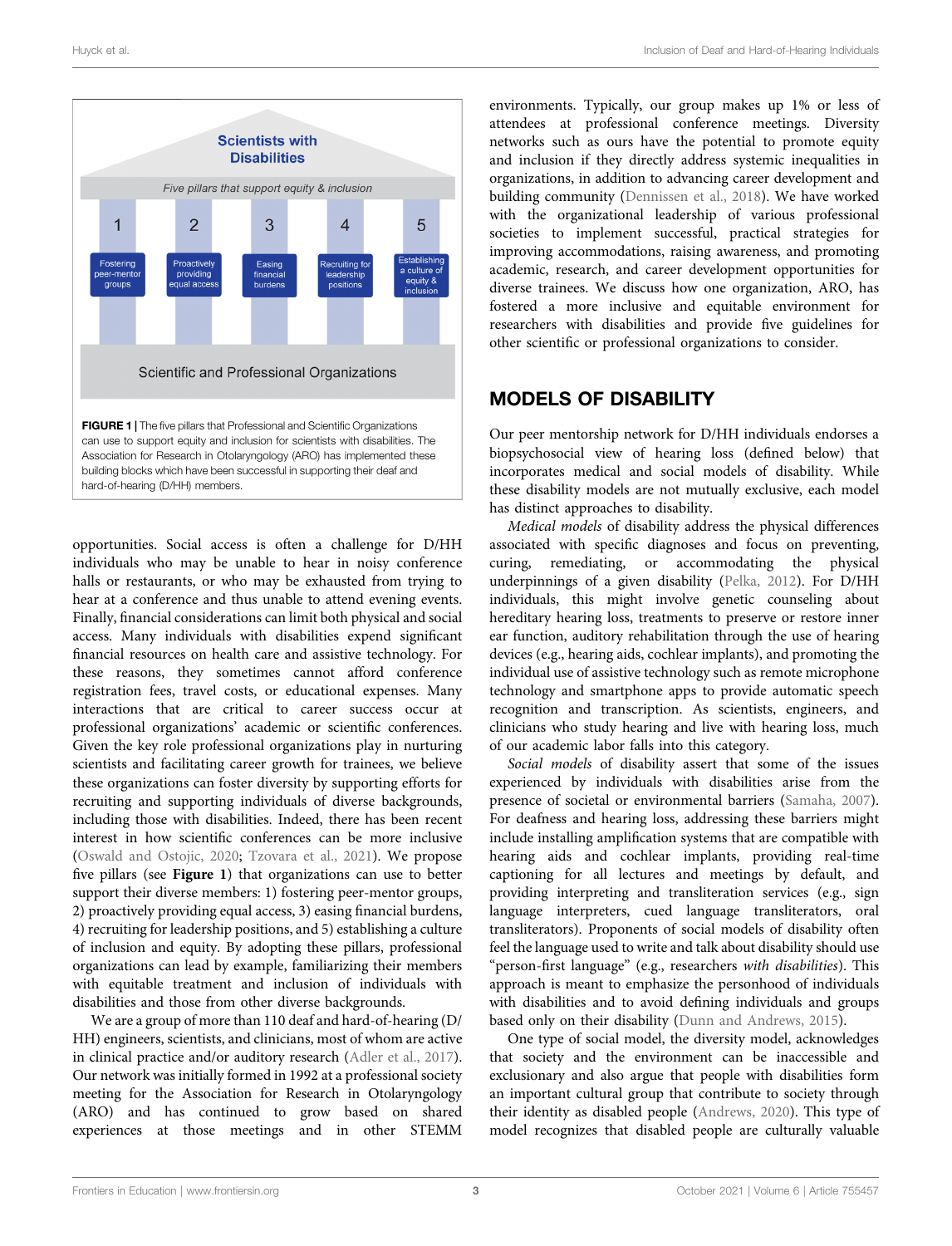because of their experiences of living with disability, and not because they are able to "overcome"—or succeed in spite of—their disability. For example, extensive advocacy by the D/HH community during the 1960s through 1980s led to ubiquitous captioning of movies and television broadcast shows. Today, the majority of viewers who now use captioning for their own benefit do not have a hearing loss ([Ofcom, 2006\)](#page-8-19).

The diversity model perspective has long been held by the Deaf community (commonly designated by the capital "D" to indicate that it is specific cultural group differentiated from the broader D/HH community) who view hearing loss as a key part of their personal identity and often use sign language as a primary form of communication (Padden and Humphries, 1988). More broadly, disability culture includes individuals with any and all disabilities and encompasses values, arts, and political stances in addition to experiences of shared discrimination and prejudice (see [Andrews,](#page-8-18) [2020](#page-8-18); [Mackelprang and Salsgiver, 2016](#page-8-20); or [Brown, 2002](#page-8-21), for reviews). For example, the American Deaf community has developed poetry and storytelling techniques that leverage linguistic features unique to American Sign Language [\(Bahan,](#page-8-22) [2006](#page-8-22); [Sutton-Spence and de Quadros, 2014\)](#page-9-7).

Diversity models of disability contributed to the rise of the field of critical disability studies, which focuses on how different diverse identities can intersect with disabilities and draws parallels between the disability rights movements and other civil rights movements [\(Andrews et al., 2019;](#page-8-23) [Ginsberg and](#page-8-24) [Rapp, 2017\)](#page-8-24). This field has led to our current understanding of ableism, defined as the conscious or unconscious prejudice and discrimination towards disabled people ([Andrews, 2020\)](#page-8-18). Ableism takes many forms and can be harmful regardless of whether it stems from ignorance, negative attitudes such as viewing disabled people as burdensome or vulnerable, or from attitudes which on the surface seem more positive, such as viewing disabled people as inspirational or heroic [\(Andrews,](#page-8-18) [2020](#page-8-18)). For example, media profiles of successful disabled individuals in academia seldom acknowledge that the individual's disability can be an asset and not just something to "overcome" (e.g., [Terry, 2019\)](#page-9-8). Often, these narratives either ignore the challenges associated with disability entirely or assert that a scientist with a disability is noteworthy because they succeeded in spite of their disability. Ideally, these profiles would mention the challenges of being disabled and also include information on how their disability helped them to be more successful or a better scientist. Further, inspirational videos and articles of deaf children's reactions when their cochlear implant is first activated may objectify them and fail to provide adequate background regarding realistic benefits of the device and remaining challenges post-implantation.

Proponents of diversity models and the field of disability studies often advocate for the use "identity-first language" (e.g., D/HH scientists) which enables disabled individuals to express belonging and pride as members of a disabled community and to define what it means to be disabled instead of letting it be defined by negative stereotypes [\(Dunn and](#page-8-17) [Andrews, 2015\)](#page-8-17). The [American Psychological Association](#page-8-25) [\(2020\)](#page-8-25) states that both person-first and identity-first language are appropriate, and that authors should consider the preferences

of the people who are being written about. In this article, we have elected to use person-first language when referring to disabilities in general (e.g., individuals with disabilities) and identity-first language when discussing the disabled community to which we belong (e.g., D/HH individuals).

Biopsychosocial models integrate aspects of individual, social, and diversity models of disability. [Engel \(1977\)](#page-8-26) originally proposed a biopsychosocial model as a way of addressing an overreliance on a medical model in psychiatry, which ignored the "social, psychological, and behavioral dimensions of illness." Since that time, the model has been expanded and updated to apply to many areas of health, illness, and disability ([Wade and](#page-9-9) [Halligan, 2017\)](#page-9-9). It was used as the basis for the World Health Organization's International Classification of Functioning, Disability, and Health (ICF), a framework for measuring individual- and population-level health and disability in 2001 [\(World Health Organization, 2001;](#page-9-10) [Kostanjsek, 2010\)](#page-8-27). At the time, the ICF was seen as progressive, because it included not only the biological underpinnings that give rise to disability (medical model), but also considered that the environment, society, and relationships can exacerbate or ameliorate disability (social model) and indicated that personal factors can also have a major impact on disability (diversity model). While personal factors remain underspecified in the ICF model, these factors could potentially include income, age, educational qualifications, and racial, gender, or LGBTQIA+ identity [\(WHO, 2011](#page-9-11); [Shaw](#page-9-12) [et al., 2012](#page-9-12); [Nakkeeran and Nakkeeran, 2018](#page-8-28)).

The biopsychosocial model has the potential to be transformative because it acknowledges that there are limitations to our ability to address hearing loss and other disabilities through medicine. By combining medical, societal (i.e., environmental), and diversity considerations we can maximize opportunities for the success of disabled individuals. For example, combining cochlear implants (medical) with accommodations such as closed captioning and training of colleagues/teachers on how to facilitate communication (social) as well as introducing the disabled individual to other disabled peers (diversity) has a higher likelihood of success than any of these strategies in isolation.

#### DIVERSITY AND INTERSECTIONALITY

Hearing loss ranges from mild to profound. For example, an individual with mild hearing loss may experience difficulty understanding speech in noisy environments, whereas an individual with profound hearing loss may have little to no functional hearing. Communication modalities found within the hearing loss community can include audio-visual, where speechreading is combined with residual hearing, and visualonly, such as sign language and Cued Speech. The diversity of hearing loss etiologies and communication modes means the hearing loss community is heterogeneous and accessibility strategies for a particular individual (i.e., providing assistive listening devices) may not work for another individual.

Differences in the wording of questions across surveys makes it difficult to estimate the true prevalence of hearing loss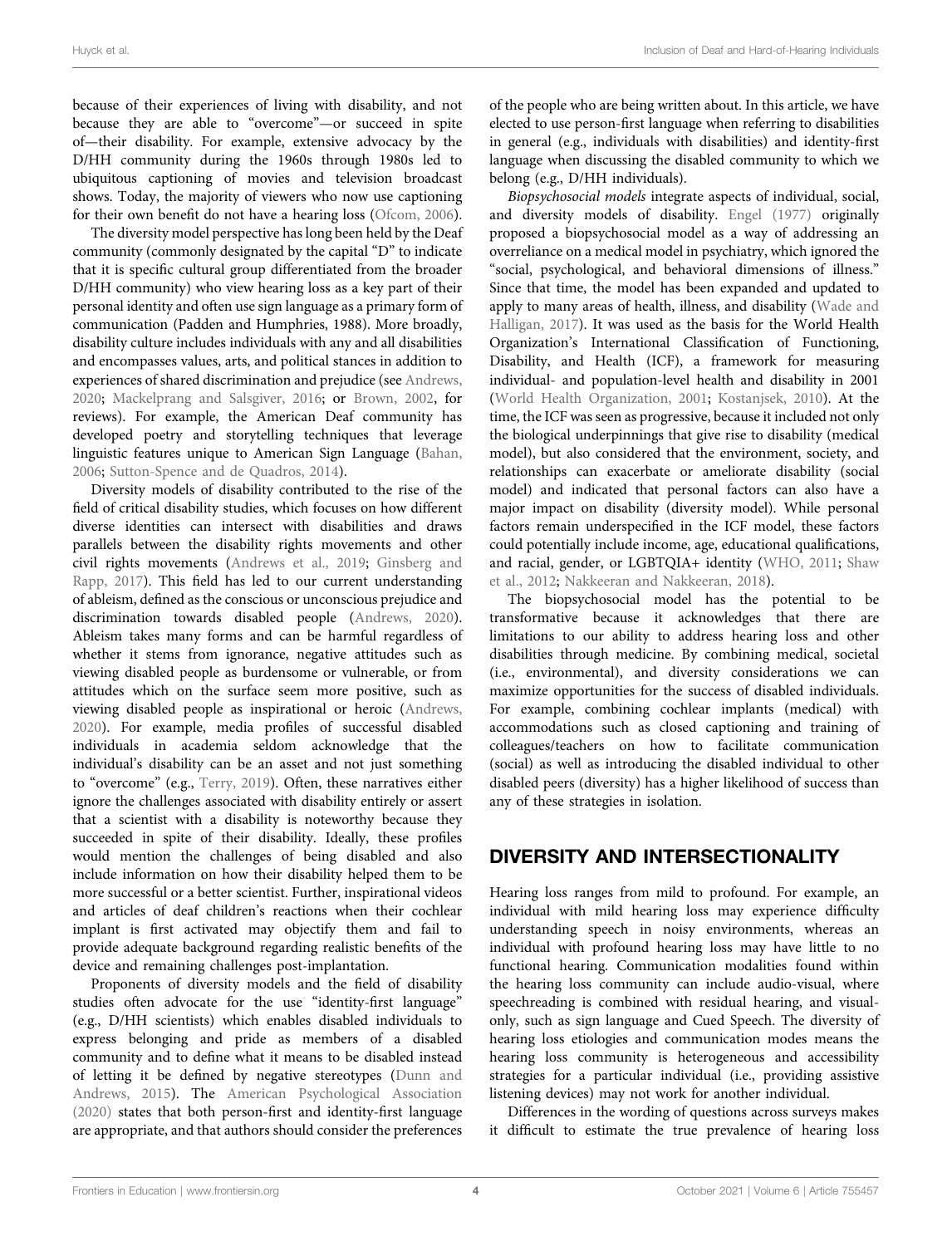([Mitchell, 2006\)](#page-8-29). Nevertheless, rough estimates suggest that approximately 15% of American adults report some trouble with hearing [\(Blackwell et al., 2012](#page-8-30)). Global data indicate that ∼6-18% of the world's population live with some form of hearing loss ([Olusanya et al., 2019](#page-9-13)). For comparison, these numbers are similar to the numbers for diabetes, which affects 13% of American adults ([Centers for Disease Control and Prevention,](#page-8-31) [2020](#page-8-31)) and 9.3% of adults across the globe [\(International Diabetes](#page-8-32) [Federation, 2019\)](#page-8-32). Given its high prevalence, it is not surprising that the hearing loss community is inherently diverse. Hearing loss can occur in any individual regardless of race, ethnicity, gender, sexual orientation, socio-economic status, age, or other cultural background. This diversity can contribute to large disparities in terms of rehabilitative outcomes achieved by people with hearing loss. For instance, a child with hearing loss born into an affluent family may have better hearing outcomes due to better parental follow-up from newborn hearing screenings, early intervention such as speech therapy, and earlier access to hearing aids, cochlear implants, or assistive listening devices. A child born into a family of low socioeconomic status might not have access to the same resources ([Holte et al.,](#page-8-33) [2012](#page-8-33); [Ching et al., 2013\)](#page-8-34).

There are strong parallels in the history and consequences of discrimination between individuals with hearing loss and other marginalized communities. Strategies developed to recruit and support members of the D/HH community in STEMM fields can serve as a template for efforts to recruit and support members of other historically disadvantaged or otherwise marginalized communities. The approach presented below is targeted towards D/HH individuals but can easily be adapted for the specific needs of other marginalized groups.

# PROMOTING DIVERSITY

The Association for Research in Otolaryngology (ARO) is a scientific organization focused on hearing and balance research that was founded in 1973. In 1992, D/HH attendees at the ARO Midwinter Meeting formed an informal networking group dedicated to increasing the representation of D/HH individuals in hearing research. This group has grown to more than 110 members globally and has encouraged ARO to develop five pillars that support diversity and inclusion among their members (see [Figure 1](#page-2-0)). These pillars are: 1) fostering peermentor groups, 2) proactively providing equal access, 3) easing financial burdens, 4) recruiting for leadership positions, and 5) establishing a culture of inclusion and equity. ARO is a model organization that has successfully implemented practices targeting all five pillars. Below, we provide examples for each that can be used as a framework for other STEMM professional and scientific organizations.

### Fostering Peer-Mentor Groups

Informal interactions between marginalized peers have been shown to promote academic and social growth in higher education settings [\(Gurin et al., 2002](#page-8-35); [Tienda, 2013\)](#page-9-14). Diversity networks have the potential to advance D/HH individuals in STEMM who are vastly underrepresented (0.13–0.19%) compared to the general population (11–15.3%; [National Science Foundation, National Center for Science and](#page-8-4) [Engineering Statistics, 2021\)](#page-8-4). Over the last ∼30 years, D/HH members and attendees of conferences relating to audiology, otolaryngology, and hearing science have established a distributed academic peer-mentorship network ([Adler et al.,](#page-8-16) [2017\)](#page-8-16) to address this disparity. This peer-mentorship network is known as "Hearing Impaired members of ARO" (HI-ARO) due to its founding at an ARO meeting, though the group has expanded to include researchers and clinicians who are involved in hearing science but do not attend ARO meetings. HI-ARO has successfully recruited and retained D/HH scientists and clinicians, growing from three members in 1992 to more than 110 members in 2021. Unlike traditional mentoring, in which senior colleagues mentor junior colleagues in similar positions, peer mentorship refers to formal or informal mentoring among individuals who may be professional equals and/or have different types of jobs ([Holbeche, 1996\)](#page-8-36). Peer mentorship can be a valuable tool for underrepresented communities ([Cree-Green et al., 2020](#page-8-37); [Williams et al., 2020](#page-9-15)) and individuals with disabilities ([Hibbard et al., 2002;](#page-8-38) [Thompson](#page-9-16) [et al., 2020](#page-9-16); [Veith et al., 2006](#page-9-17), for a review see: [Hayes and](#page-8-39) [Balcazar, 2008\)](#page-8-39). Peer mentorship in our group is informal, occurring at group gatherings at professional society meetings (HI-ARO members comprised ∼1% of total ARO meeting attendees in 2020, or 18 out of 1,798 attendees) and throughout the year via small personal meetings, email, Facebook [\(@deafearscience\)](http://@deafearscience), Twitter ([@earscience](http://@earscience)) and our website ([www.deafearscientists.org\)](http://www.deafearscientists.org). Most of the mentorship and interactions occur via email, which is ideal for a global group of individuals who often find written communication to be preferable to speaking and listening in a large group.

HI-ARO includes researchers at all career stages and STEMM disciplines, from trainees to senior scientists, medical students to clinicians, as well as audiologists and other leaders in healthcare and industry. HI-ARO members are highly diverse, spanning race, gender, nationality, socioeconomic status, religion, and disability (see [Figure 2](#page-5-0) for a map of current members' locations worldwide). Members have a wide range of unilateral and/or bilateral hearing loss ranging from mild to profound with various etiologies. They use different communication modalities including oral, Cued Speech, and sign language. They may or may not use hearing devices and other augmentative technology. The rich diversity of HI-ARO has been instrumental in cultivating invaluable networking opportunities for D/HH trainees that provide support and guidance from peers and senior members, which is critical to personal and professional success. The diversity within the group has required the members to develop strategies that work equally well for all members, regardless of their mode of disability. For example, despite the large range of communication modalities, captioning was selected as the default method of access that is always provided at conferences. If individuals need other accommodations, such as a cued language transliterator, oral transliterator, or sign language interpreter, these can be requested separately.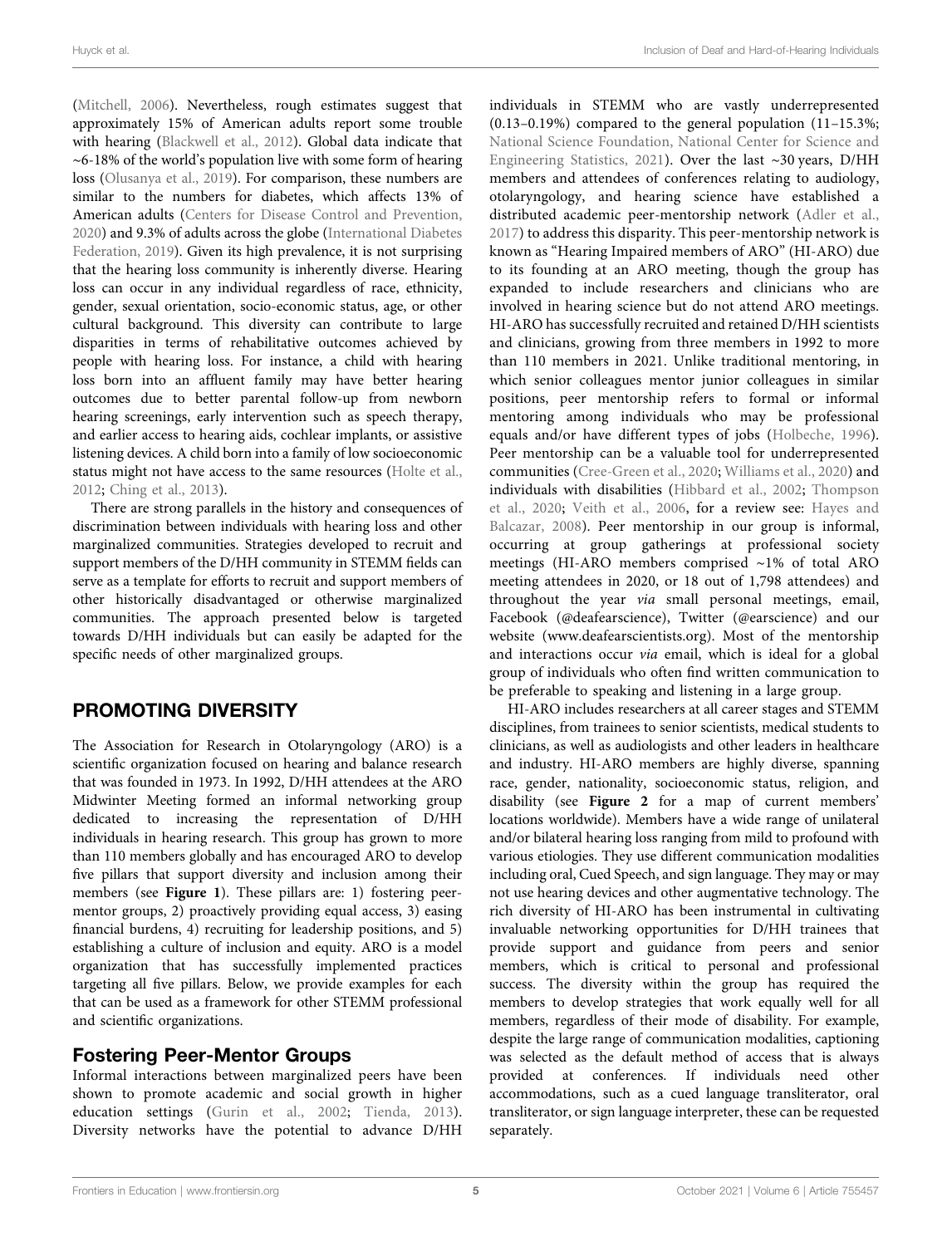

#### <span id="page-5-0"></span>Proactively Providing Equal Access

For scientists, engineers, and other researchers, attending national conferences is important for career advancement. It is at conferences that researchers learn about the work of others, present their own preliminary findings to the scientific community, and network for access to opportunities. However, effective communication can be challenging for attendees due to noisy conference halls, reverberant lecture halls, and suboptimal or inconsistent use of microphones [\(Atcherson and Yoder, 2002\)](#page-8-40). For D/HH individuals in particular, these challenges can limit the benefits of attending conferences. Frequently, the D/HH attendee needs to personally contact, advocate for, or even explain their disability to conference organizers as they seek accommodations. Often the attendee needs to decide, well in advance of the meeting, what their exact schedule will be so accommodations can be arranged. Sometimes they must find strategies to facilitate communication on their own by carefully choosing listening locations, or using smart phone apps. This creates additional work and stress for D/HH individuals. Beginning ∼20 years ago, ARO shifted from a retroactive approach (i.e., provided on request) to a proactive one where all podium sessions are automatically captioned regardless of whether accommodations were requested. This has not only benefited D/HH attendees but also attendees without hearing loss, especially for non-native English attendees and those who are fatigued after several hours of listening to podium presentations.

In recent years, ARO leaders created an accessibility committee made up of D/HH trainees and faculty to further improve accommodations. This has led to expanding captioning to small group meetings and workshops. Strategies for captioning poster sessions with automatic speech recognition apps and incorporating accommodations that are inclusive of other disabilities, such as color blindness, are being pursued. The widespread prevalence of captioning at ARO has provided D/HH attendees the ability to decide at the last minute what presentations they would like to see without having to worry about whether they would be able to follow the discussion. ARO is currently working on addressing acoustic issues in noisy poster halls by reducing the number of posters in a single room and spacing the posters farther out.

It should be noted that some individuals may need additional accommodations (such as a cued language transliterator or sign language interpreter). The registration form ARO uses has a specific field where registrants can describe the accommodations they need. ARO's management company will then reach out to the individual to set up the necessary arrangements.

Of particular relevance to many professional societies that host meetings within the United States is the Americans with Disabilities Act [\(ADA, 1990](#page-8-41)). The ADA prohibits discrimination against people with disabilities and requires that businesses open to the public, including nonprofit organizations, ensure that people with disabilities have equal access to all that they offer. The ADA typically applies to professional society meetings as they are open to the public (i.e., non-members can attend if they pay a registration fee) and are often partially funded by federal grants. Indeed, the National Institutes of Health (NIH) R13 and U13 funding mechanisms require that the proposal describe strategies for "involving the appropriate representation of women, minorities, and persons with disabilities in the planning and implementation of, and participation in, the proposed conference."

While the ADA requires equal access for these meetings, there is a difference between the professional society complying with the letter of the law, which places tremendous burden on the disabled individual to advocate for themselves and seek services and being proactive about reaching out to disabled attendees and securing accommodations for them. By being proactive about accommodations, professional societies can nurture and support diversity within their communities while avoiding potential conflicts between disabled individuals and conference management.

The optimal approach may vary from organization to organization. For example, ARO is aware that they have approximately 20 D/HH members from our group attending the annual meeting, along with an unknown number of attendees who may not wish to disclose their hearing difficulties. Thus, the proactive approach for ARO is to automatically arrange for captioning of podium talks, ensure assistive listening devices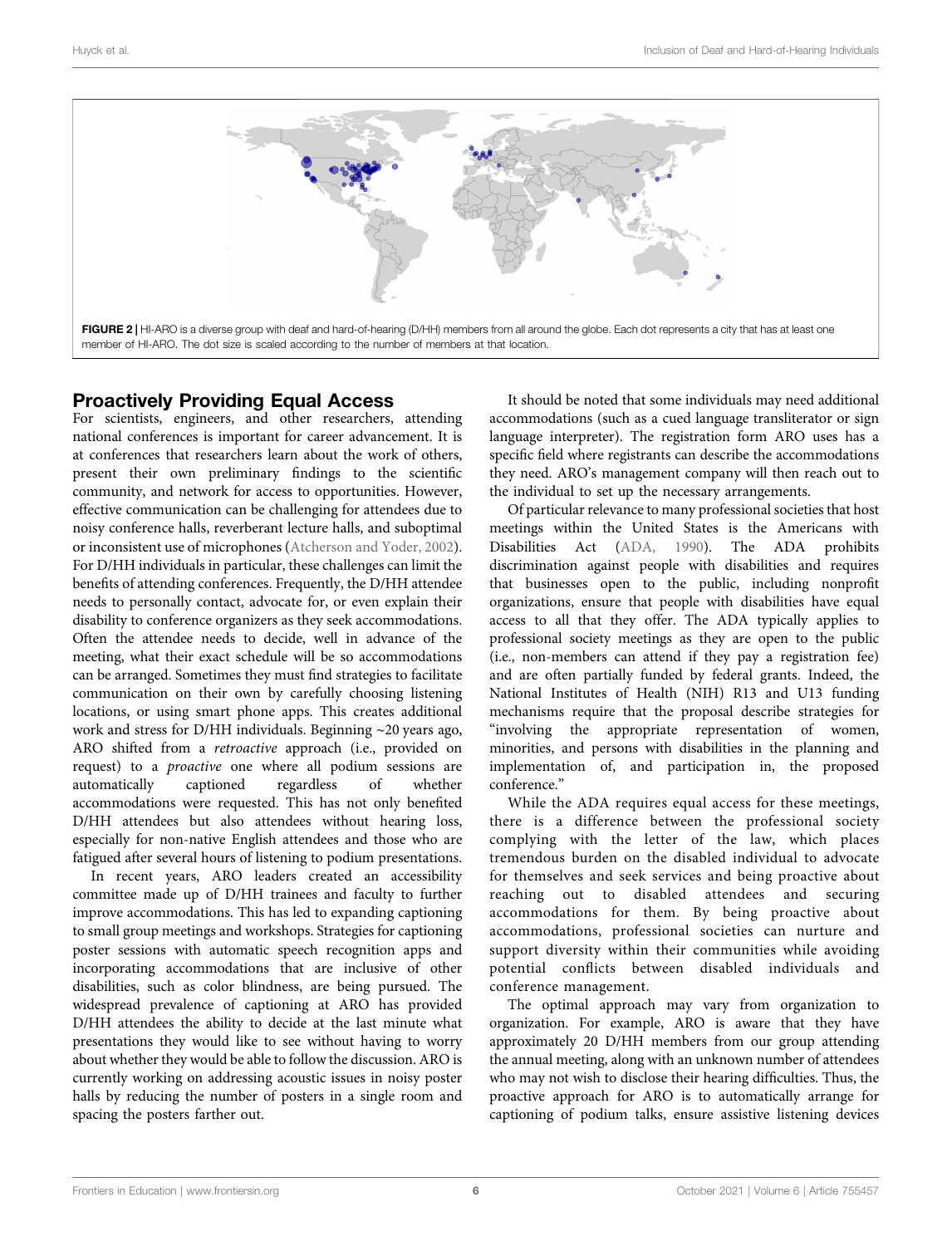are available and set up the conference facilities with the goal of improving acoustics. During the registration process, ARO captures information about additional access services that may be required. For other organizations who may feel they do not have a critical mass of D/HH attendees, they can still be proactive by including questions in the registration form to identify anyone who might need special support services. Inclusive practices such as captions and designing the conference with acoustics in mind benefit some members with age-related hearing loss, auditory processing difficulties, or other listening challenges (e.g., listening in a non-native language) but who do not self-identify as D/HH. Finally, being proactive can greatly increase the likelihood of increasing diversity in the organization by encouraging future participation of marginalized individuals.

### Easing Financial Burdens

Increasing access to opportunities for diverse trainees with additional avenues for financial support is essential for cultivating personal and professional career success [\(Stevens](#page-9-18) [et al., 2021\)](#page-9-18). Many scientific and professional STEMM organizations, including ARO, have travel awards for trainees to attend conferences. For over a decade, the ARO Diversity Committee has used hearing loss status, and other disabilities, as an additional evaluation parameter for the Diversity Travel Award. This has since enabled D/HH trainees to receive financial support to attend conferences, furthering their scientific and professional growth and promoting equity for ARO trainees with disabilities.

### Recruiting for Leadership Positions

The organizational committees of scientific and professional organizations provide an opportunity for trainees, faculty, and other members to take leadership roles within the organization. At ARO, D/HH trainees and faculty have been recruited to multiple committees, including Council, student-postdoc leadership committees, and those that target diversity and accessibility initiatives. For scientific organizations to practice true inclusion and equity, diverse members need to be in organizational and leadership positions. Diverse perspectives at the senior level can yield innovative approaches to drive the organization forward and encourage constructive changes that advance equitable principles. These experiences allow for D/HH individuals to gain the confidence to seek similar leadership roles at their home institutions.

## Establishing a Culture of Inclusion and **Equity**

The five pillars described above have focused on how scientific organizations can support their diverse members. However, support should also come from other members. Here, organizations have an opportunity to provide tools for all members to learn from diverse perspectives so that they can reflect, grow, and start to advance and advocate for inclusion and equity in their professional and personal lives. ARO has hosted several events aimed at increasing awareness of diverse perspectives, addressing personal biases, and providing tools

that help mitigate negative situations for marginalized attendees. These include events where notable individuals with hearing loss share their experiences, roundtable discussions for Women and Allies, networking events, and hiring outside facilitators to provide bystander training for all ARO members. From the point of view of scientific organizations, it can be difficult to assess whether progress has been made in establishing a culture of inclusion and equity. One way organizations can track progress is through anonymous surveys, where members can report whether they feel that the organization has or has not been successful in fostering inclusivity, identify areas of improvement, or voice concern if exclusionary conduct has occurred. This gives the organization an opportunity to improve in areas that are lacking, intervene if there is a problematic situation/person, and track progress of efforts over time. In addition, organizations can track the number of diverse individuals on society committees and leadership roles to ensure that representation is maintained and/or exceeded over time. It should be noted that in other fields, such as deaf education, certain conferences place great emphasis on accessibility. For example, D/HH individuals are included in the meeting planning and keynote presenters are chosen who are themselves D/HH. ARO is working to emulate lessons learned at these conferences by setting up an accessibility committee consisting of D/HH and other disabled individuals. In the past year, greater emphasis has been placed on inviting individuals with hearing loss, such as a deaf comedienne, to present at AROorganized events.

# Broader Impact

Over the last several years, an increasing number of D/HH clinicians and scientists have been presenting at auditory research conferences via posters and podium talks highlighting the need for expanded accessibility. Even within the field of hearing science and related clinical fields, some organizations still resist the need to accommodate a growing number of attendees with hearing loss. Nevertheless, the last decade has seen captioning at the biannual Conference for Implantable Auditory Prostheses (CIAP), the yearly American Cochlear Implant Alliance (ACIA) conference, the American Auditory Society annual conference, and the CI CRASH Midwest Mini-Conference on Cochlear Implants (hosted by University of Wisconsin-Madison). After three D/HH presenters had trouble understanding and answering questions at a CIAP meeting in the mid-2000s, one attendee declared that CIAP and related conferences should provide captioning. Since then, CIAP has received NIH funding for captioning which in 2019 benefited a record number of 13 D/HH attendees. By proactively seeking funding for captioning and providing access to all attendees, including those who are D/HH, these organizations stand out as truly being inclusive.

Our experience illustrates the proclamation from the Disability Rights Movement, "Nothing about us without us." D/HH scientists and clinicians should strive to be essential stakeholders in organizations that focus on hearing research and audiology so that the perspectives and experiences of D/HH individuals cannot be ignored. Moreover, equitable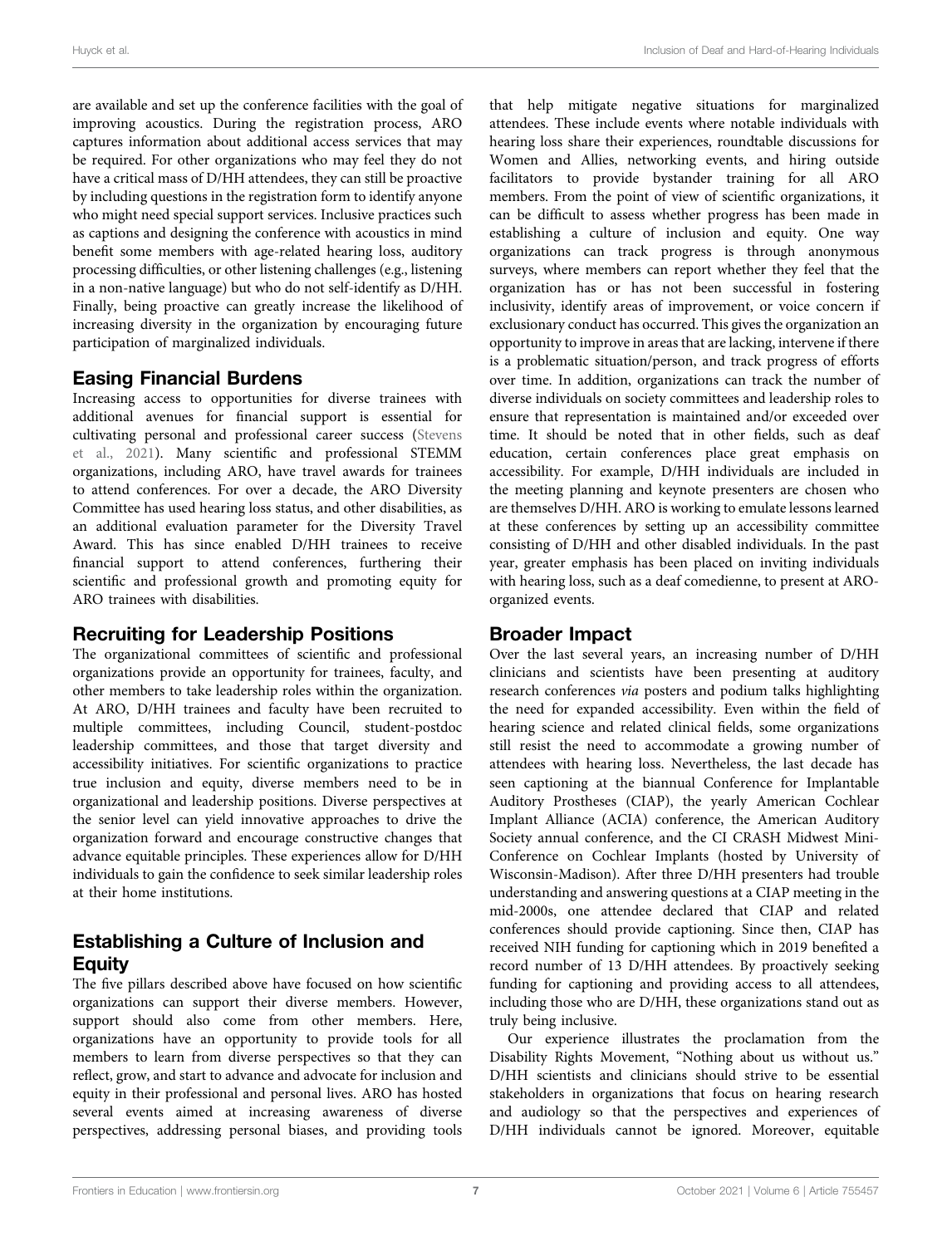access in educational and workplace settings, and at conferences, will help establish productive research trajectories and increased diversity in these settings.

For nearly 30 years, HI-ARO has worked with our professional organizations, especially ARO, to implement successful and practical strategies to increase inclusion of its D/HH members. With the guidance of our peer-network group, ARO leadership has continuously improved accommodations and provided essential support for academic, research, and career development success for D/HH members. ARO's support for equity and diversity has served and may continue to serve as a model for other conferences and professional organizations.

#### FUTURE DIRECTIONS

This article has described a highly successful model for promoting representation of D/HH individuals in hearing research. We have found that D/HH individuals have used their early career in hearing research, combined with mentorship from our group, as a stepping stone to other fields of study and medical specialties. This same support needs to be extended to inclusion of other disabilities, such as visual impairment, in their chosen field, and to the inclusion of D/HH individuals in STEMM fields beyond hearing research. Funding opportunities from the National Science Foundation (NSF 21-049, NSF 21-110) and the National Institutes of Health (R13, U13, R25) gives professional societies financial support to implement the five pillars, such as with conference costs (e.g., captioning) and mentoring activities.

The fact that the strong D/HH network arose in the auditory field is not surprising. After all, auditory researchers and clinicians understand communication challenges and many of us have been fortunate to have been mentored by normal hearing individuals who advocated for access within ARO. However, many other scientific societies have unfortunately not yet followed the lead of ARO. To fully realize equal participation of D/HH individuals in STEMM will require administrative champions in the leadership of other societies given the cost of assistive technology. The hearing research field is relatively small, and STEMM will benefit when D/HH individuals have full access to career opportunities in the field of their choice-not limited by the accessibility of the field or others' perceptions of what would be a "natural" choice based on their disability. Thus, the scientific community needs to come to this realization and do more for D/HH individuals across disciplines.

Professional organizations, including those that are not STEMMfocused, can include individuals with disabilities by inviting them to provide input on policies such as disability accommodations at scientific meetings. The COVID-19 pandemic provided an opportunity to reshape accommodations for those with disability when in-person conferences were shifted to virtual. For a virtual poster, a presentation is often recorded, without background noise, and can easily be captioned. Digital platforms can facilitate asynchronous text-based research interactions. This mode can be easier for many D/HH individuals and other individuals with disabilities than in-person sessions and conversations in noisy conference halls. Hybrid conferences adopting universal design approaches combined with remote manual correction and formatting of automatic captioning might proactively reduce isolation while still affording these benefits.

Another opportunity for professional organizations to foster diversity is to create mentoring programs for diverse middle school and high school students, including those with disabilities. Many students from historically excluded groups have the potential to succeed in STEMM fields but do not always receive the guidance and support needed to pursue those paths. Having a mentor who has faced similar challenges can bring confidence in learning and self-advocating and provide encouragement and inspiration. Existing models such as AG Bell's Leadership Opportunities for Teens (LOFT), Oregon Health Science University's On Track OHSU! and others [\(Pluth et al., 2015\)](#page-9-19) provide a framework for adopting similar programs for STEMM outreach.

Our peer-mentorship network of D/HH engineers, scientists, and clinicians is foundational to our success in STEMM. Trainees have successfully transitioned to being leaders in academia, healthcare, and industry, often receiving significant research funding. Through this network we discuss the challenges we face and strategies to overcome difficulties. We also form a cohesive group to advocate for changes in our fields and at professional conferences to address the underrepresentation of individuals with hearing loss in STEMM. We believe that the adoption of this peer-mentorship network model by other underrepresented minority groups, and collaboration among and between peer-mentorship networks and professional societies, will drive changes that will promote diversity and equity in STEMM and other fields.

### AUTHOR CONTRIBUTIONS

JJH, KA, and BB wrote sections of the manuscript and share first authorship. KA and BB generated the figures. All other authors contributed to the conceptualization of the paper, edited and modified the manuscript, and/or implemented the methods and policies described. In addition to those roles, JTR and PS provided guidance, leadership, and financial support and share final (senior) authorship. All authors contributed to article revision and read and approved the final manuscript.

### FUNDING

JTR was partially supported by R25 NS107167 from the National Institute of Neurological Disorders and Stroke at NIH. PS was partially supported by P20 GM129762 from the National Institute of General Medical Sciences at NIH.

### ACKNOWLEDGMENTS

We thank Dr. Monita Chatterjee, Dr. Amanda Lauer, and the ARO council for their helpful comments on the manuscript.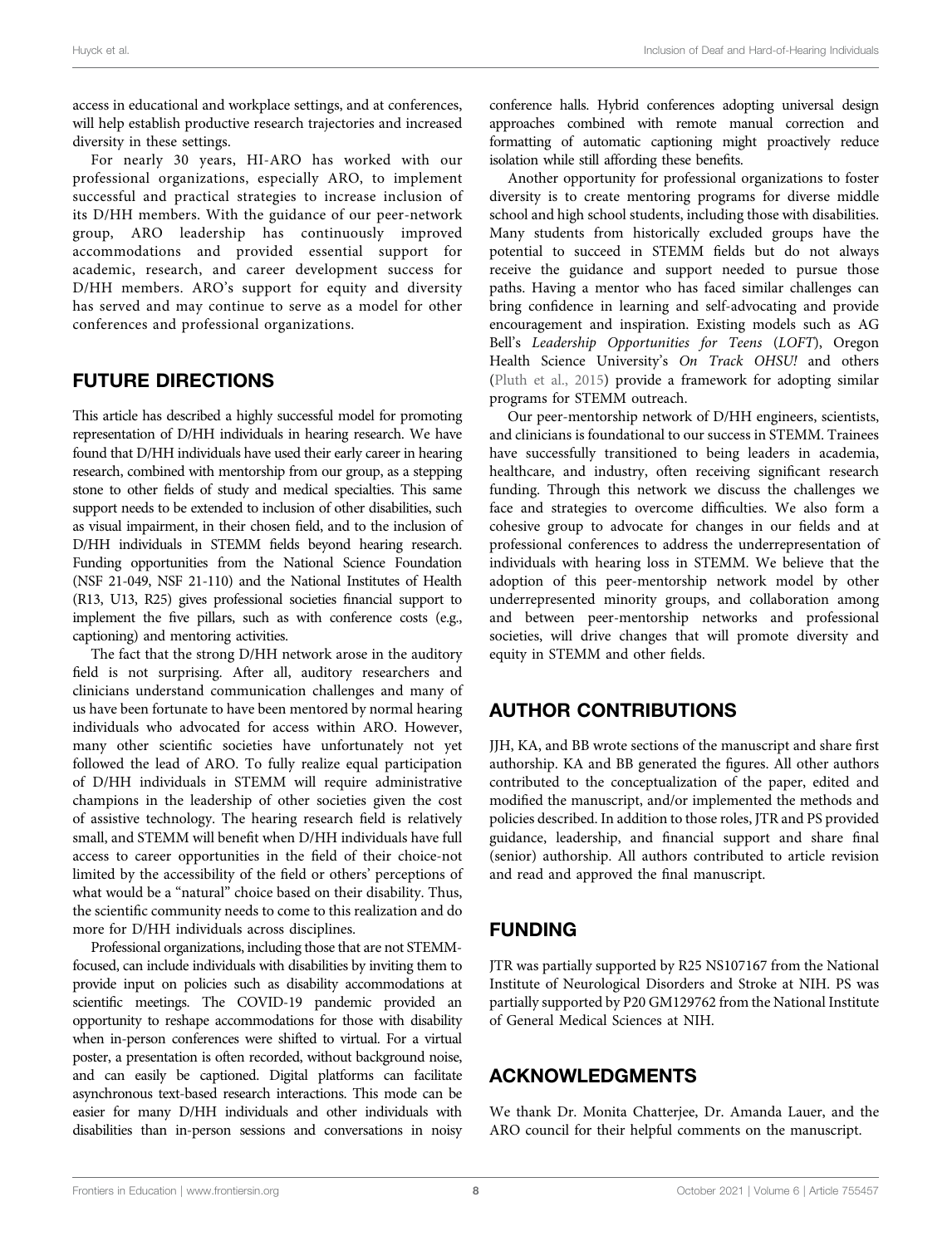#### **REFERENCES**

- <span id="page-8-6"></span>Accenture (2018). Getting to Equal: the Disability Inclusion Advantage. Available at: [https://www.accenture.com/t20181108T081959Z\\_\\_w\\_\\_/us-en/\\_acnmedia/PDF-](https://www.accenture.com/t20181108T081959Z__w__/us-en/_acnmedia/PDF-89/Accenture-Disability-Inclusion-Research-Report.pdf#zoom=50)[89/Accenture-Disability-Inclusion-Research-Report.pdf#zoom](https://www.accenture.com/t20181108T081959Z__w__/us-en/_acnmedia/PDF-89/Accenture-Disability-Inclusion-Research-Report.pdf#zoom=50)=[50](https://www.accenture.com/t20181108T081959Z__w__/us-en/_acnmedia/PDF-89/Accenture-Disability-Inclusion-Research-Report.pdf#zoom=50) (Accessed September 15, 2021).
- <span id="page-8-41"></span>ADA (1990). Americans With Disabilities Act of 1990. Pub. L. No. 101-336, 104 Stat.328.
- <span id="page-8-16"></span>Adler, H. J., Anbuhl, K. L., Atcherson, S. R., Barlow, N., Brennan, M. A., Brigande, J. V., et al. (2017). Community Network for Deaf Scientists. Science. 356 (6336), 386–387. doi:[10.1126/science.aan2330](https://doi.org/10.1126/science.aan2330)
- <span id="page-8-25"></span>American Psychological Association (2020). American Psychological Association. 7th ed. Washington, DC: Publication manual of the American Psychological Association.
- <span id="page-8-23"></span>Andrews, E. E., Forber-Pratt, A. J., Mona, L. R., Lund, E. M., Pilarski, C. R., and Balter, R. (2019). SaytheWord: A Disability Culture Commentary on the Erasure of "Disability". Rehabil. Psychol. 64, 111–118. doi:[10.1037/rep0000258](https://doi.org/10.1037/rep0000258)
- <span id="page-8-18"></span>Andrews, E. E. (2020). Disability as Diversity: Developing Cultural Competence. New York, NY: Oxford University Press.
- <span id="page-8-40"></span>Atcherson, S. R., and Yoder, S. Y. (2002). On the Irony of Audiology. Audiol. Today. 14 (5), 38.
- <span id="page-8-22"></span>Bahan, B. (2006). "Face-to-Face Tradition in the American Deaf Community," in Signing the Body Poetic: Essays in American Sign Language Literature. Editors H. D. L. Bauman, J. L. Nelson, and H. Rose (University of California Press).
- <span id="page-8-3"></span>Bellman, S., Burgstahler, S., and Chudler, E. H. (2018). Broadening Participation by Including More Individuals With Disabilities in STEM: Promising Practices from an Engineering Research Center. Am. Behav. Scientist. 62 (5), 645–656. doi:[10.1177/0002764218768864](https://doi.org/10.1177/0002764218768864)
- <span id="page-8-30"></span>Blackwell, D. L., Lucas, J. W., and Clarke, T. C. (2012). Summary Health Statistics for U.S. Adults: National Health Interview Survey, 2012 (PDF). National Center for Health Statistics Vital Health Stat 10(260). 2014
- <span id="page-8-11"></span>Brown, E. (2016). Disability Awareness: The Fight for Accessibility. Nature. 532, 137–139. doi:[10.1038/nj7597-137a](https://doi.org/10.1038/nj7597-137a)
- <span id="page-8-13"></span>Brown, N., and Leigh, J. (2018). Ableism in Academia: where Are the Disabled and Ill Academics? Disabil. Soc. 33, 985–989. doi[:10.1080/09687599.2018.1455627](https://doi.org/10.1080/09687599.2018.1455627)
- <span id="page-8-12"></span>Brown, N., Thompson, P., and Leigh, J. S. (2018). Making Academia More Accessible. Journal of Perspectives in Applied Academic Practice. 6, 82–90. doi:[10.14297/jpaap.v6i2.348](https://doi.org/10.14297/jpaap.v6i2.348)
- <span id="page-8-21"></span>Brown, S. E. (2002). What Is Disability Culture? Disabil. Stud. Q. 22, 34–50. doi:[10.18061/dsq.v22i2.343](https://doi.org/10.18061/dsq.v22i2.343)
- <span id="page-8-31"></span>Centers for Disease Control and Prevention (2020). National Diabetes Statistics Report. Atlanta, GA: Centers for Disease Control and Prevention, U.S. Dept of Health and Human Services.
- <span id="page-8-34"></span>Ching, T. Y., Dillon, H., Marnane, V., Hou, S., Day, J., Seeto, M., et al. (2013). Outcomes of Early- and Late-Identified Children at 3 Years of Age: Findings From a Prospective Population-Based Study. Ear Hear. 34 (5), 535–552. doi:[10.1097/AUD.0b013e3182857718](https://doi.org/10.1097/AUD.0b013e3182857718)
- <span id="page-8-37"></span>Cree-Green, M., Carreau, A. M., Davis, S. M., Frohnert, B. I., Kaar, J. L., Ma, N. S., et al. (2020). Peer Mentoring for Professional and Personal Growth in Academic Medicine. J. Investig. Med. 68 (6), 1128–1134. doi[:10.1136/jim-](https://doi.org/10.1136/jim-2020-001391)[2020-001391](https://doi.org/10.1136/jim-2020-001391)
- <span id="page-8-15"></span>De Picker, M. (2020). Rethinking Inclusion and Disability Activism at Academic Conferences: Strategies Proposed by a PhD Student With a Physical Disability. Disabil. Soc. 35, 163–167. doi[:10.1080/09687599.2019.1619234](https://doi.org/10.1080/09687599.2019.1619234)
- <span id="page-8-8"></span>DeFelice, M. (2019). The Surprising Truth about Chronic Illness and the Future of Work. New York, NY: Forbes.com. Available at: [https://www.forbes.com/sites/](https://www.forbes.com/sites/manondefelice/2019/09/04/the-surprising-truth-about-chronic-illness-and-the-future-of-work/?sh=17d45b293e38) [manondefelice/2019/09/04/the-surprising-truth-about-chronic-illness-and-the](https://www.forbes.com/sites/manondefelice/2019/09/04/the-surprising-truth-about-chronic-illness-and-the-future-of-work/?sh=17d45b293e38)[future-of-work/?sh](https://www.forbes.com/sites/manondefelice/2019/09/04/the-surprising-truth-about-chronic-illness-and-the-future-of-work/?sh=17d45b293e38)=[17d45b293e38](https://www.forbes.com/sites/manondefelice/2019/09/04/the-surprising-truth-about-chronic-illness-and-the-future-of-work/?sh=17d45b293e38) (Accessed September 14, 2021).
- <span id="page-8-1"></span>Dennissen, M., Benschop, Y., and den Brink, M. (2018). Diversity Networks: Networking for Equality? Br. J Manage. 30, 966–980. doi:[10.1111/1467-](https://doi.org/10.1111/1467-8551.12321) [8551.12321](https://doi.org/10.1111/1467-8551.12321)
- <span id="page-8-17"></span>Dunn, D. S., and Andrews, E. E. (2015). Person-First and Identity-First Language: Developing Psychologist's Cultural Competence Using Disability Language. Am. Psychol. 70, 255–264. doi[:10.1037/a0038636](https://doi.org/10.1037/a0038636)
- <span id="page-8-26"></span>Engel, G. L. (1977). The Need for a New Medical Model: a Challenge for Biomedicine. Science. 196, 129–136. doi[:10.1126/science.847460](https://doi.org/10.1126/science.847460)
- <span id="page-8-35"></span>Gurin, P., Dey, E., Hurtado, S., and Gurin, G. (2002). Diversity and Higher Education: Theory and Impact on Educational Outcomes. Harv. Educ. Rev. 72 (3), 330–367. doi[:10.17763/haer.72.3.01151786u134n051](https://doi.org/10.17763/haer.72.3.01151786u134n051)
- <span id="page-8-24"></span>Ginsberg, F., and Rapp, R. (2017). Cripping the New Normal: Making Disability Count. Alter 11 (3), 179–192. doi[:10.1016/j.alter.2017.06.003](https://doi.org/10.1016/j.alter.2017.06.003)
- <span id="page-8-2"></span>Gould, R., Mullin, C., Parker Harris, S., and Jones, R. (2021). Building, Sustaining and Growing: Disability Inclusion in Business. Equality, Diversity and Inclusion. Int. J. Res. [Epub ahead of print]. doi:[10.1108/EDI-06-2020-0156](https://doi.org/10.1108/EDI-06-2020-0156)
- <span id="page-8-10"></span>Hatton, J. (2014). Employment and Disability: Advantages of Being Disabled. Disability Horizons. Available at: [https://disabilityhorizons.com/2014/12/](https://disabilityhorizons.com/2014/12/employment-disability-advantages-disabled/) [employment-disability-advantages-disabled/](https://disabilityhorizons.com/2014/12/employment-disability-advantages-disabled/) (Accessed September 8, 2021).
- <span id="page-8-39"></span>Hayes, E., and Balcazar, F. (2008). "Peer-mentoring and Disability: Current Applications and Future Directions," in Focus on Disability: Trends in Research and Application. Editor T. Kroll (New York: Nova Science Publishers), II, 89–108.
- <span id="page-8-5"></span>Hewlet, S. A. (2017). Millenials with Disabilities: A Large, Invisible talent Cohort with Innovative Potential. New York, NY: Inc.com. Available at: [https://www.](https://www.inc.com/sylvia-ann-hewlett/millennials-with-disabilities-a-large-invisible-talent-cohort-with-innovative-potential.html) [inc.com/sylvia-ann-hewlett/millennials-with-disabilities-a-large-invisible](https://www.inc.com/sylvia-ann-hewlett/millennials-with-disabilities-a-large-invisible-talent-cohort-with-innovative-potential.html)[talent-cohort-with-innovative-potential.html](https://www.inc.com/sylvia-ann-hewlett/millennials-with-disabilities-a-large-invisible-talent-cohort-with-innovative-potential.html).
- <span id="page-8-38"></span>Hibbard, M. R., Cantor, J., Charatz, H., Rosenthal, R., Ashman, T., Gundersen, N., et al. (2002). Peer Support in the Community: Initial Findings of a Mentoring Program for Individuals With Traumatic Brain Injury and Their Families. J. Head Trauma Rehabil. 17 (2), 112–131. doi[:10.1097/00001199-200204000-](https://doi.org/10.1097/00001199-200204000-00004) [00004](https://doi.org/10.1097/00001199-200204000-00004)
- <span id="page-8-36"></span>Holbeche, L. (1996). Peer Mentoring: the Challenges and Opportunities. Career Dev. Int. 1, 24–27. doi:[10.1108/13620439610152115](https://doi.org/10.1108/13620439610152115)
- <span id="page-8-33"></span>Holte, L., Walker, E., Oleson, J., Spratford, M., Moeller, M. P., Roush, P., et al. (2012). Factors Influencing Follow-Up to Newborn Hearing Screening for Infants Who Are Hard of Hearing. Am. J. Audiol. 21, 163–174. doi[:10.1044/](https://doi.org/10.1044/1059-0889(2012/12-0016)) [1059-0889\(2012/12-0016\)](https://doi.org/10.1044/1059-0889(2012/12-0016))
- <span id="page-8-14"></span>Inckle, K. (2018). Unreasonable Adjustments: the Additional Unpaid Labour of Academics With Disabilities. Disabil. Soc. 33 (8), 1372–1376. doi[:10.1080/](https://doi.org/10.1080/09687599.2018.1480263) [09687599.2018.1480263](https://doi.org/10.1080/09687599.2018.1480263)
- <span id="page-8-32"></span>International Diabetes Federation (2019). IDF Diabetes Atlas. 9th edition. Brussels, Belgium: International Diabetes Federation.
- <span id="page-8-7"></span>Kristjansdottir, O. B., Stenberg, U., Mirkovic, J., Krogseth, T., Ljoså, T. M., Stange, K. C., et al. (2018). Personal Strengths Reported by People With Chronic Illness: a Qualitative Study. Health Expect. 21, 787–795. doi[:10.1111/hex.12674](https://doi.org/10.1111/hex.12674)
- <span id="page-8-27"></span>Kostanjsek, N. (2018). Use of the International Classification of Functioning, Disability, and Health (ICF) as a Conceptual Framework and Common Language for Disability Statistics and Health Information Systems. BMS Public Health, 11 (Suppl. 4), S3. doi:[10.1186/1471-2458-11-S4-S3](https://doi.org/10.1186/1471-2458-11-S4-S3)
- <span id="page-8-9"></span>Kulkarni, N. K. (2020). Living With Chronic Illness and Disability: Know Your Strengths. Idealist.Org. Available at: [https://www.idealist.org/en/careers/](https://www.idealist.org/en/careers/chronic-illness-disability-strengths) [chronic-illness-disability-strengths](https://www.idealist.org/en/careers/chronic-illness-disability-strengths) (Accessed September 9, 2021).
- <span id="page-8-0"></span>Lindsay, S., Cagliostro, E., Albarico, M., Mortaji, N., and Karon, L. (2018). A Systematic Review of the Benefits of Hiring People With Disabilities. J. Occup. Rehabil. 28, 634–655. doi:[10.1007/s10926-018-9756-z](https://doi.org/10.1007/s10926-018-9756-z)
- <span id="page-8-20"></span>Mackelprang, R. W., and Salsgiver, R. O. (2016). Disability: A Diversity Model Approach in Human Service Practice. 3rd ed. New York, NY: Oxford University Press.
- <span id="page-8-29"></span>Mitchell, R. E. (2006). How Many Deaf People Are There in the United States? Estimates From the Survey of Income and Program Participation. J. Deaf Stud. Deaf Educ. 11, 112–119. doi[:10.1093/deafed/enj004](https://doi.org/10.1093/deafed/enj004)
- <span id="page-8-28"></span>Nakkeeran, N., and Nakkeeran, B. (2018). Disability, Mental Health, Sexual Orientation and Gender Identity: Understanding Health Inequity through Experience and Difference. Health Res. Pol. Syst. 16 (Suppl. 1), 97. doi[:10.1186/s12961-018-0366-1](https://doi.org/10.1186/s12961-018-0366-1)
- <span id="page-8-4"></span>National Science Foundation, National Center for Science and Engineering Statistics (NSF NCSES) (2021). Women, Minorities, and Persons With Disabilities in Science and Engineering: 2017. Available at: [https://ncses.](https://ncses.nsf.gov/pubs/nsf21321/report/persons-with-disability) [nsf.gov/pubs/nsf21321/report/persons-with-disability](https://ncses.nsf.gov/pubs/nsf21321/report/persons-with-disability) (Accessed May 4, 2021).
- <span id="page-8-19"></span>Ofcom, O. (2006). Code on Television Access Services. Available at: [https://](https://www.ofcom.org.uk/__data/assets/pdf_file/0016/42442/access.pdf) [www.ofcom.org.uk/\\_\\_data/assets/pdf\\_](https://www.ofcom.org.uk/__data/assets/pdf_file/0016/42442/access.pdf)file/0016/42442/access.pdf (Accessed September 14, 2021).